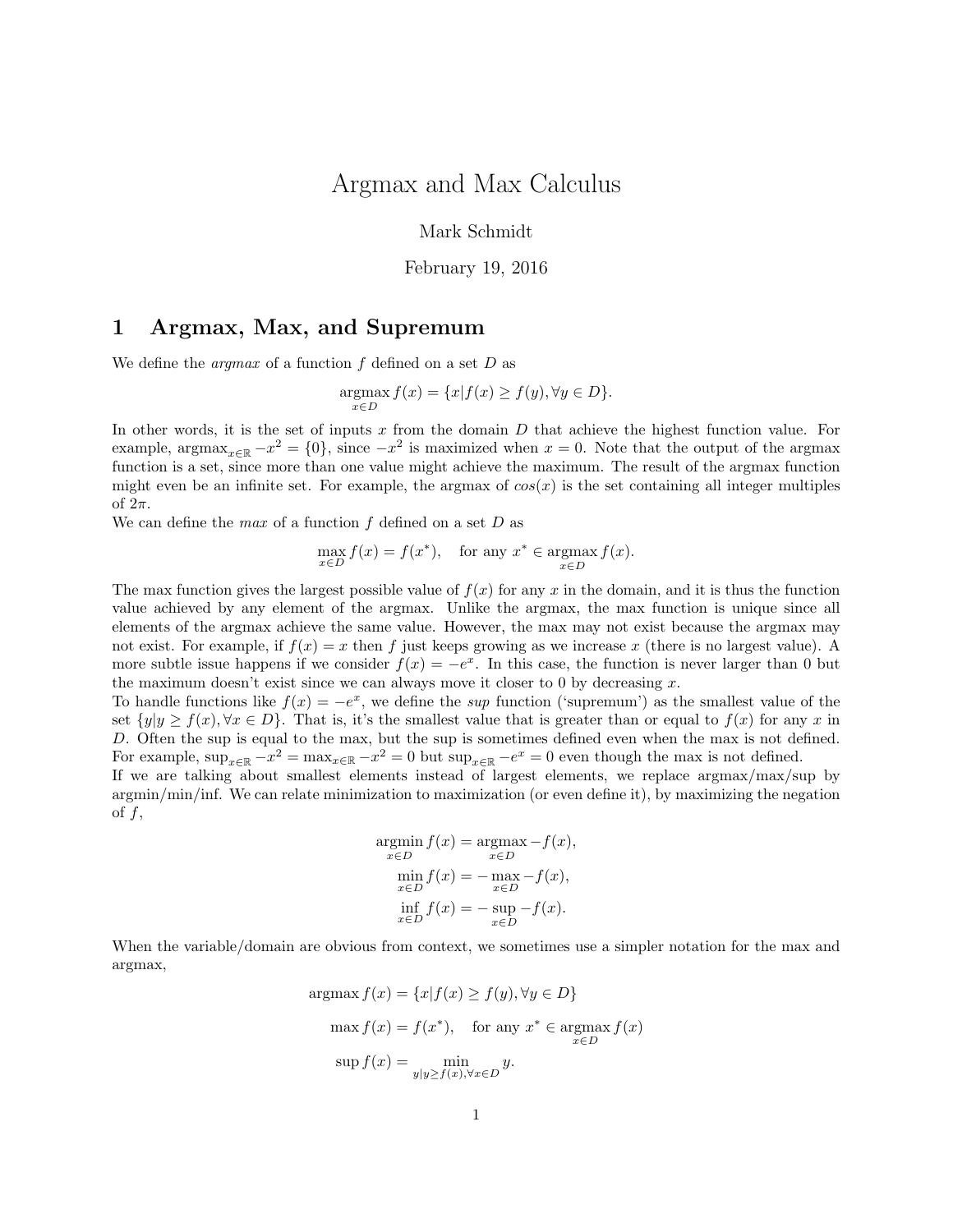## 2 Operations that Preserve Argmax

There are a variety of operations that do not change the argmax of a function. Since the argmax is defined by an inequality, these are basically operations that preserve inequalities. Below are some examples.

1. If  $\theta$  is a constant then we have

$$
\operatorname{argmax} f(x) = \operatorname{argmax} f(x) + \theta.
$$

2. If  $\theta > 0$  we have

$$
argmax f(x) = argmax \theta f(x).
$$

3. If  $\theta < 0$  we have

$$
argmax f(x) = argmin \theta f(x).
$$

4. If argmax  $f(x) > 0$ , then

$$
argmax f(x) = argmin \frac{1}{f(x)}.
$$

5. If g is strictly monotonic, meaning that  $\alpha > \beta$  implies  $g(\alpha) > g(\beta)$ , then

$$
argmax g(f(x)) = argmax f(x).
$$

The last property is used frequently when doing calculations involving probabilities, since the logarithm (a strictly monotonic function) transforms multiplication of probabilities into addition of log-probabilities,

$$
\operatorname{argmax} \prod_{i=1}^{n} p_i(x) = \operatorname{argmax} \sum_{i=1}^{n} \log p_i(x).
$$

### 3 Max Identities

We also have a set of related identities for the max function.

1. If  $\theta$  is a constant we have

 $\max\{f(x) + \theta\} = \theta + \max f(x).$ 

 $\max \theta f(x) = \theta \max f(x)$ .

- 2. If  $\theta > 0$  we have
- 3. If  $\theta < 0$  we have

$$
\max \theta f(x) = \theta \min f(x).
$$

4. If argmax  $f(x) > 0$ , then

$$
\max \frac{1}{f(x)} = \frac{1}{\min f(x)}.
$$

5. If  $q$  is strictly monotonic then

$$
\max g(f(x)) = g(\max f(x)).
$$

6. If have multiple variables  $x$  and  $y$ , then we have

$$
\max_{x,y} f(x,y) = \max_{x} \{ \max_{y} f(x,y) \}.
$$

As before, we assume that the max functions exist. Similar identities hold for the sup funciton.